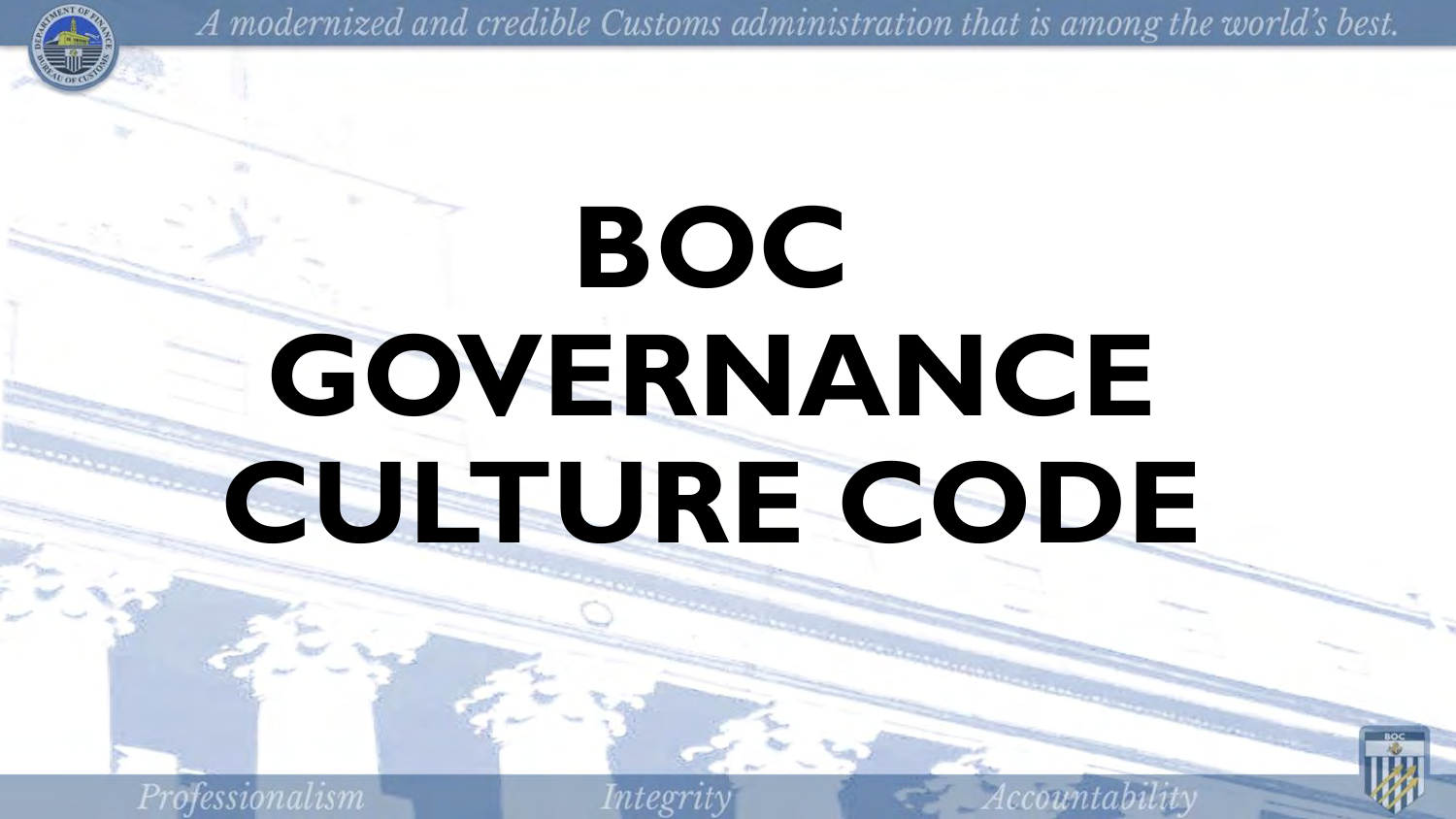

What is the BOC Governance Culture Code?

The Governance Culture Code is an Employee Handbook that specifically explains the Organization's Culture which should include the Mission, Vision, and Core Values.

How to work and live by the Core Values , the Organization's Traditions, and shared Beliefs.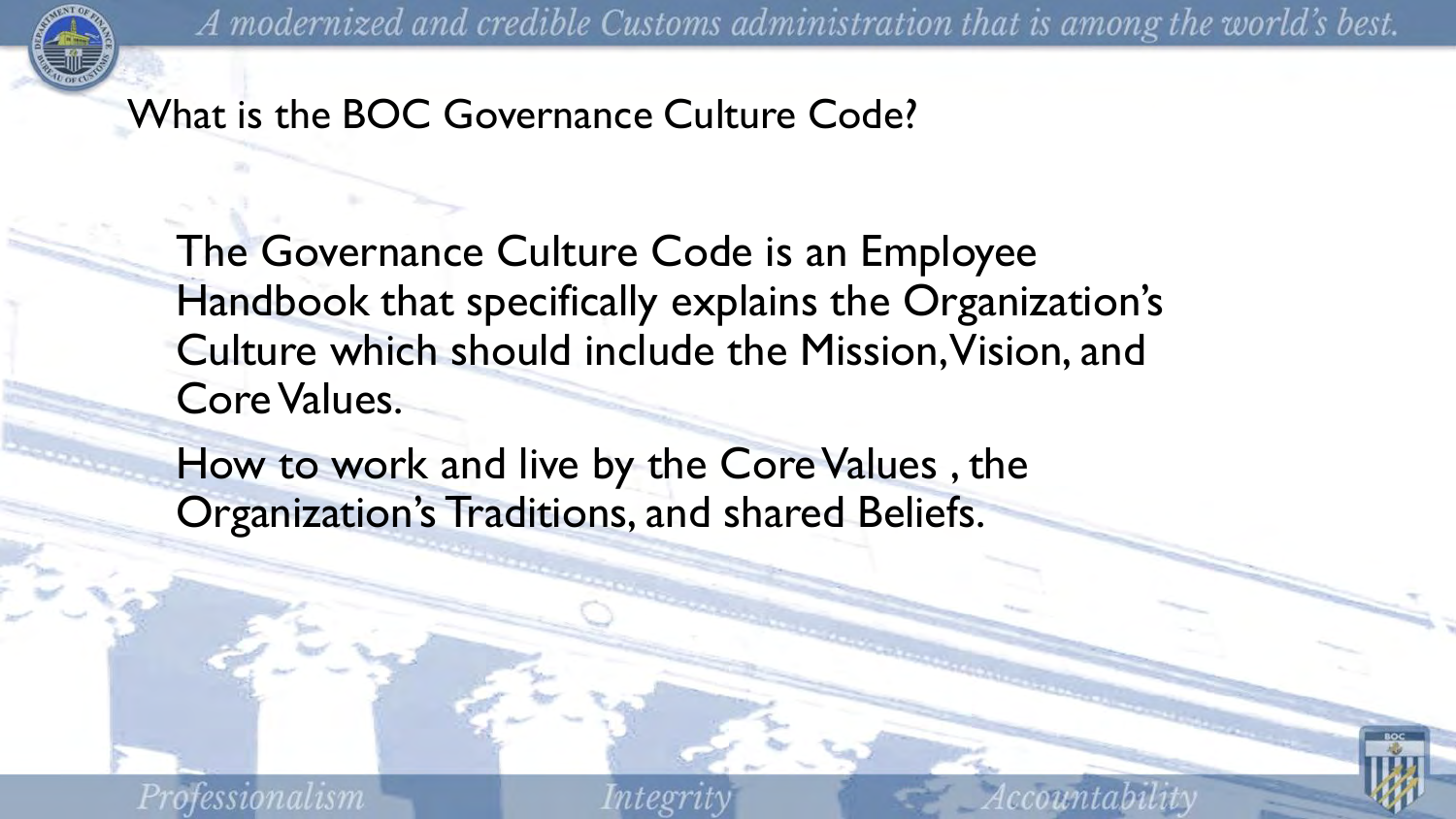

### **History of the Bureau of Customs**

 The Bureau of Customs (BOC), then the Bureau of Customs and Immigration, was established out of Philippine Customs Service under the supervision of Department of Finance and Justice by virtue of Public Act No.430. During the Commonwealth Government, the Bureau of Immigration was created as a separate entity of the BOC through the Commonwealth Act No. 613. The Bureau's major reorganization in 1965 paved the way for the creation of offices under the direct supervision and control of the Commissioner of Customs which were later transformed into the following departments: Public Relations, Personnel, Legal, Administrative Service, Budget and Finance, and Management Improvement. This resulted to the designation of heads of different services and the abolition of the offices of directors for Administration and Operations, and the Assistant Commissioner for Revenue. Three years after, the BOC went through reorganization pursuant to PD No.689 which created the current structure of the bureau.

In 1986, the BOC went through another major reorganization to expand the structure of the Central Office by virtue of Executive Order No.127, creating different offices such as the Office of the Deputy Commissioners and Assistant Commissioners that will manage the assessment and operations of the Bureau of Customs. With the growing economy and the strategic role of the Bureau of Customs, the Management Information System Group (MISTG) was created, in line with the provisions of Executive Order No.463 issued in 1998 and signed by President Fidel V. Ramos, to ensure progress and development in implementing the computerization program of the bureau.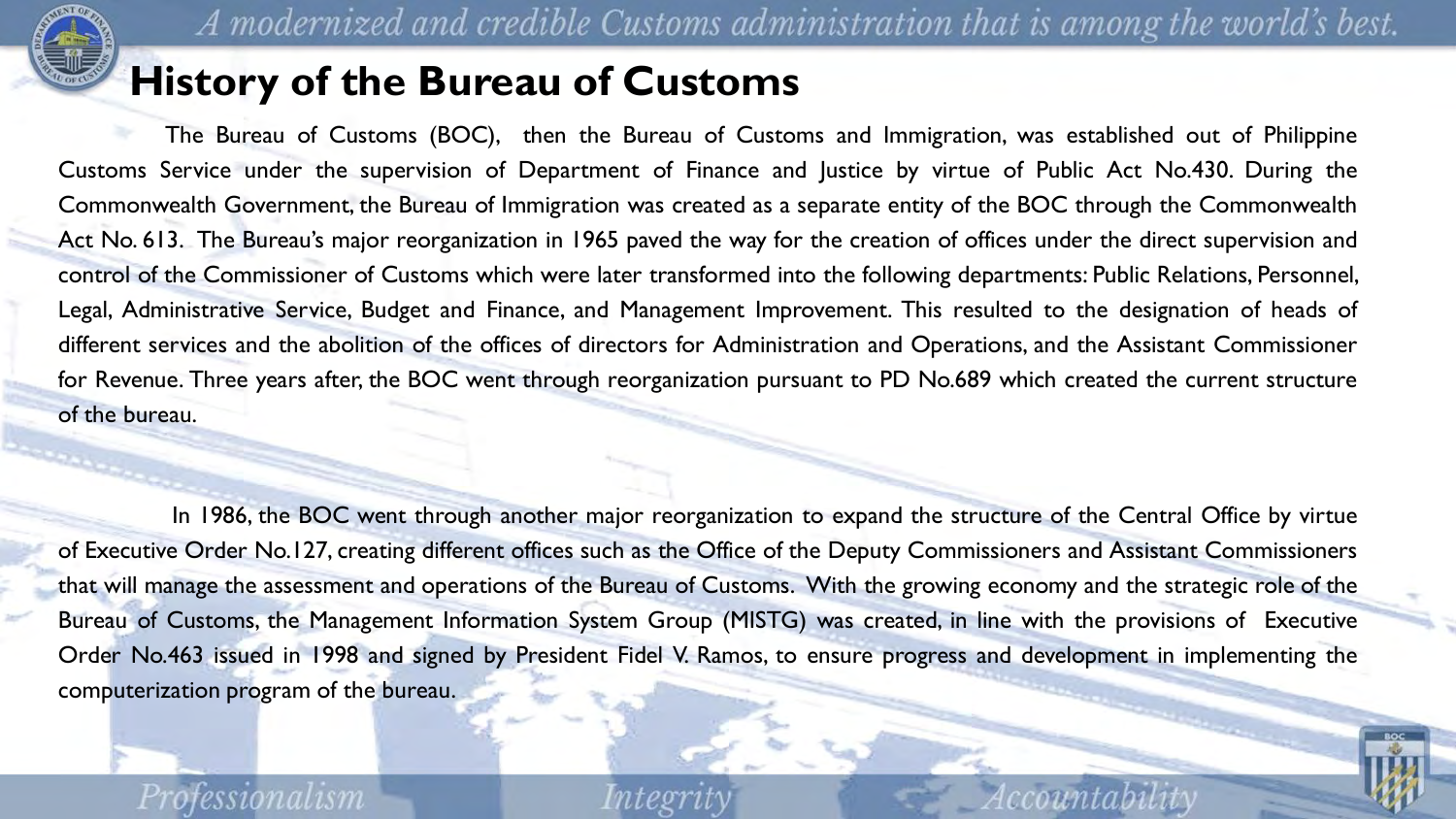

A modernized and credible Customs administration,

## Who We Are (Agency Profile)

 *The Bureau of Customs is a Revenue Generating Government Agency operating under the auspices of the Department of Finance and is the country's Second Biggest Revenue Earner. Based on the Customs Modernization and Tariff Act (CMTA), the Bureau is mandated to assess and collect the correct amount of duties and taxes on imports.*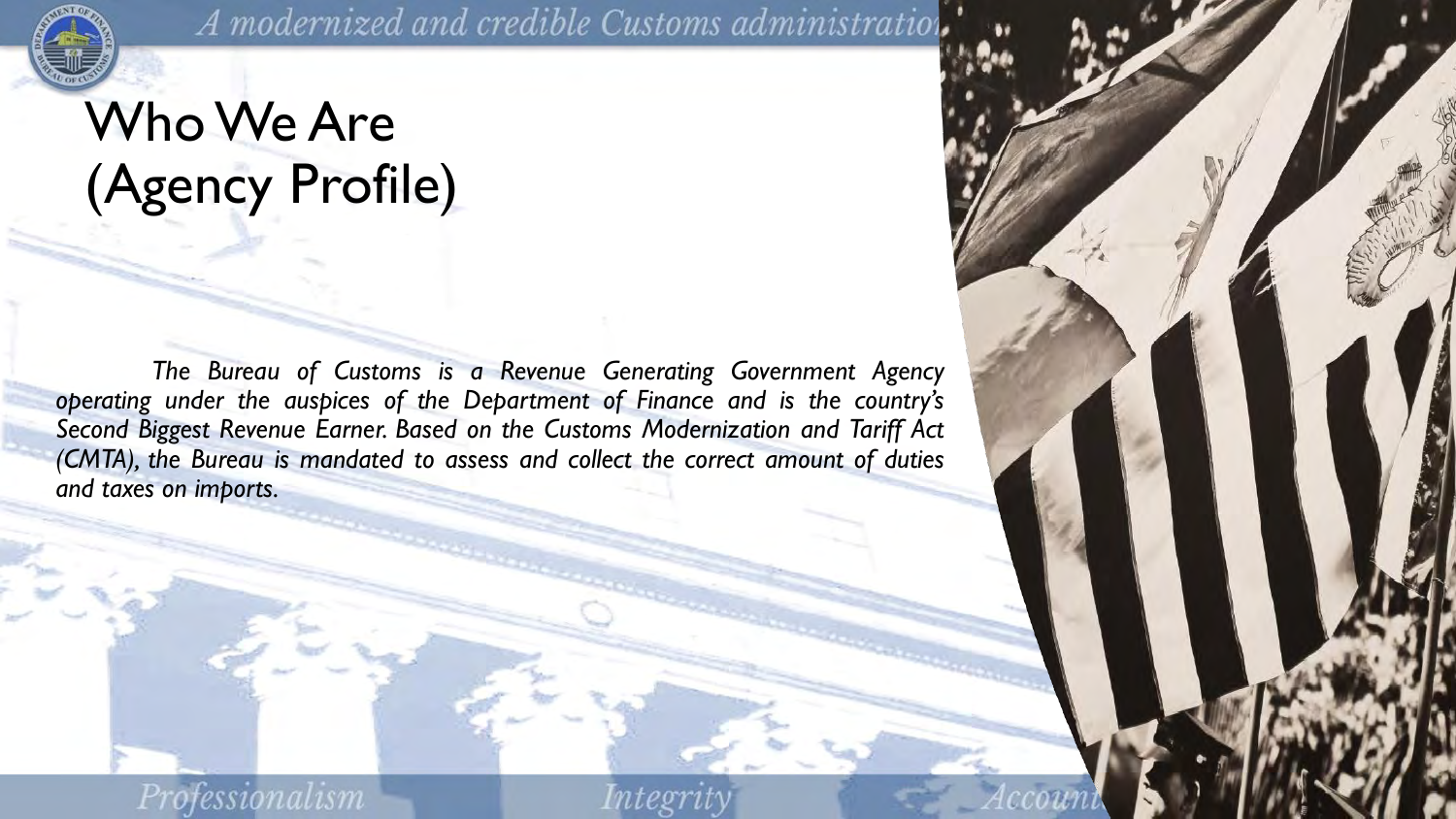

The Bureau of Customs Governance Culture Code substantially provides for the Organization's Vision, Mission, Core Values, Position, Guiding Principles. The Bureau of Customs envisions a *Modernized and Credible Customs Administration that is among the World's Best.* 

A Governance Culture Code within its broadest perspective is a detailed document often a presentation that characterizes and represents the culture of the organization. It covers the Organization's motivations and inspirations, the driving and motivating force that unite the organization.

In pursuit of this Vision, BOC lists 3 Major Objectives to comprise as its Mission: (1) *Strengthen Border Control; (2) Enhance Trade Facilitation; (3) Improve Collection of Lawful Revenues.*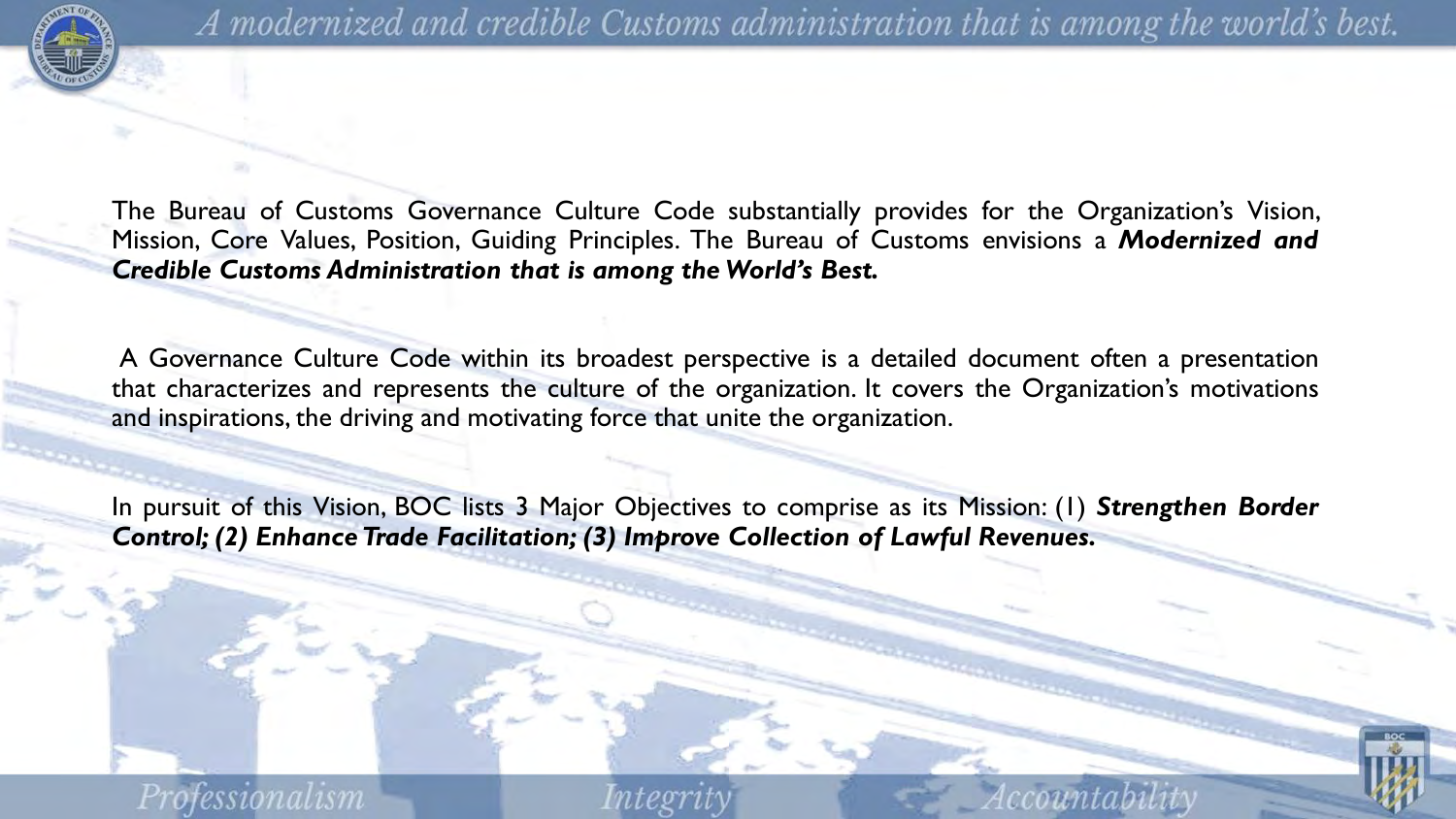

#### *Customs Employee Governance Culture Code*

#### *BOC CULTURE CODE*

*"I will be a professional, morally upright and accountable for my work and peers"*

#### *PGS Core Values and Core Functions*

*"I am a public servant of the Bureau of Customs, who will serve with Professionalism, Integrity and Accountability to ensure lawful revenue collection, trade facilitation, and border protection in the promotion of national development."*

teor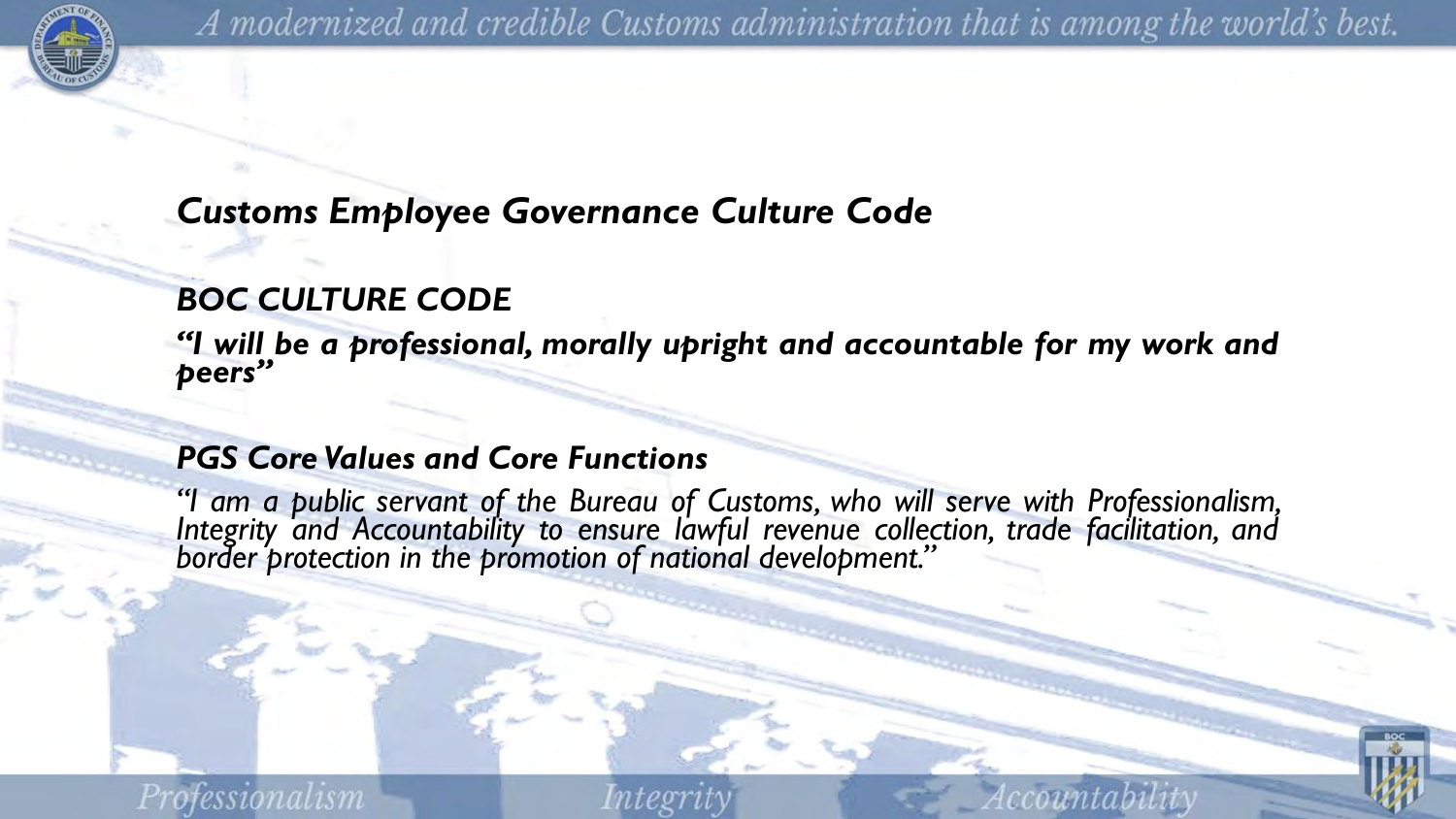

## *Service Pledge*

I am a public servant of the Bureau of Customs, who shall serve with utmost Professionalism, Integrity and Accountability to ensure lawful revenue collection, trade facilitation, and border protection in the promotion of national development.

I will perform my duty with excellence to the best of my ability.

As a Public Servant, I will uphold the time-honored principle that Public Office is a Public Trust.

I will promote transparency and support the elimination of red-tape and eradication of all forms of corruption.

I will serve with courtesy, act with fairness and sincerity and provide efficient service to everyone. will not discriminate against anyone regardless of age, creed, gender, political affiliation, race, special needs, or status.

As a Frontliner of the Bureau of Customs, I will serve with honor and dignity. So Help me God.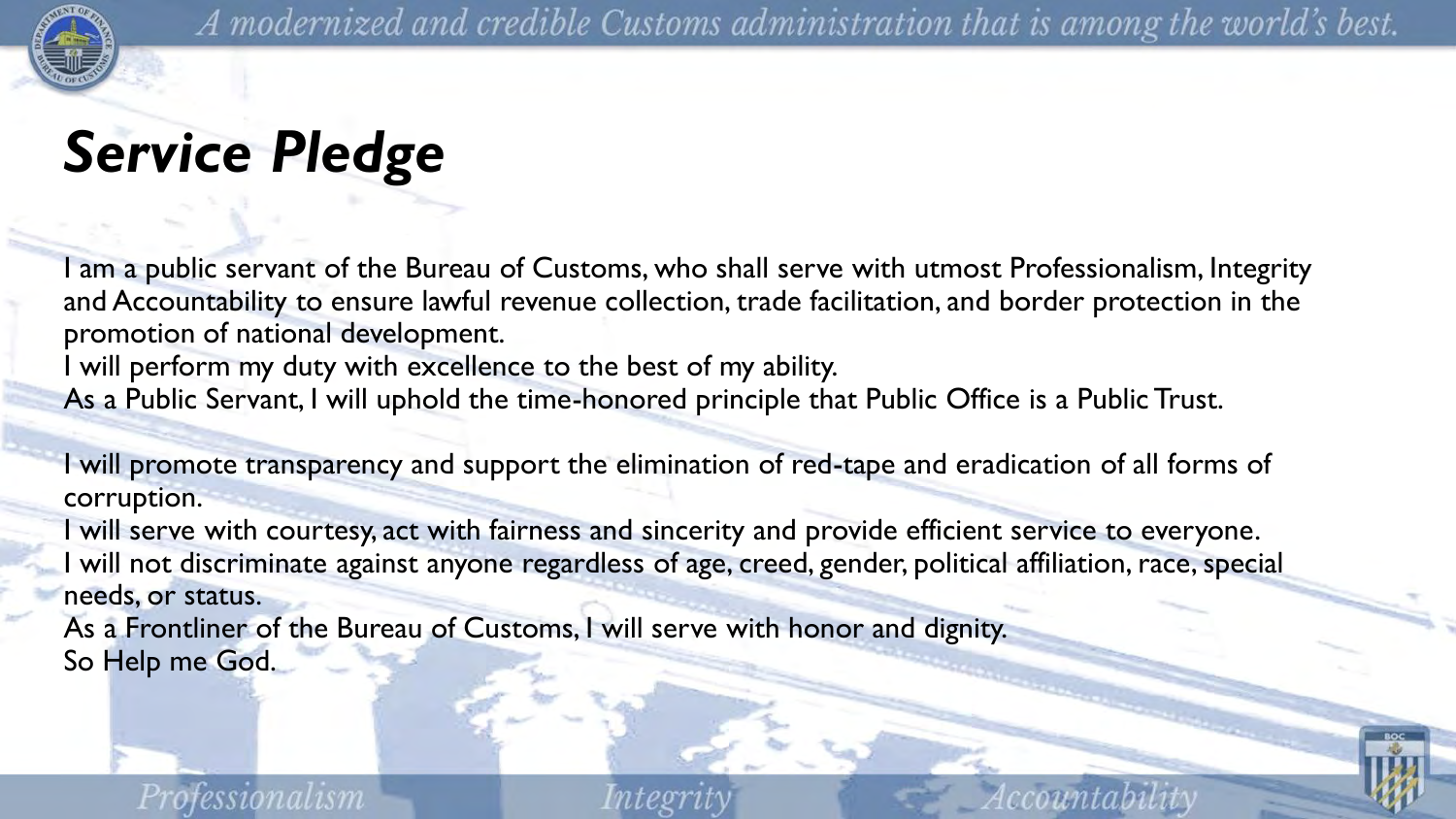

#### **As Customs Employees we are Committed to be:**

*Competent and Efficient* 

*Accountable and Responsible* 

*Honest and Dedicated* 

*Firm and Fair* 

*Helpful and Courteous* 

*Simple in Lifestyle* 

Professionalism

Integrit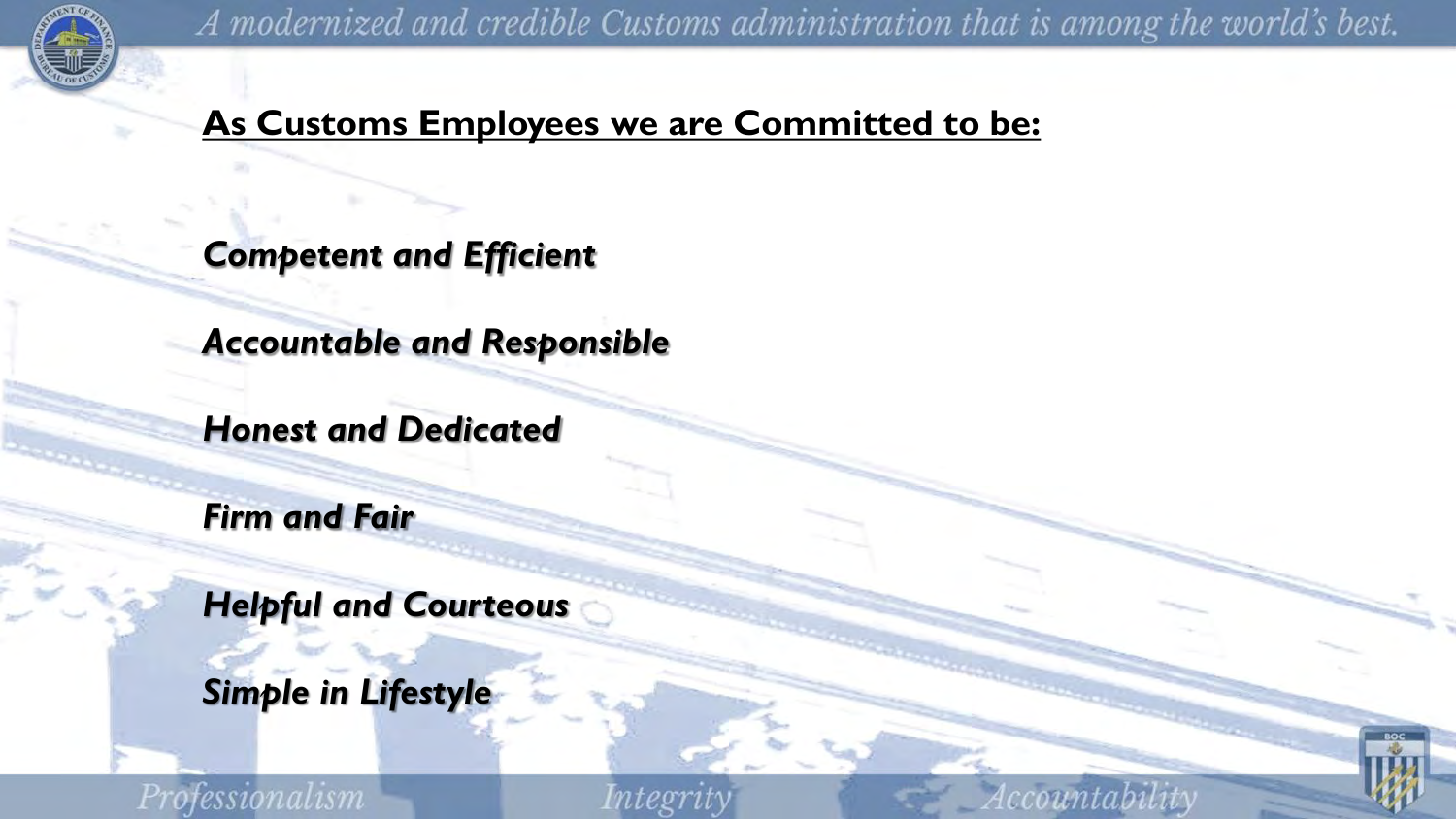



In line with the Vision and Mission Statements, the BOC is governed by the Bureau of Customs Governance Documents.

Professionalism

ntegri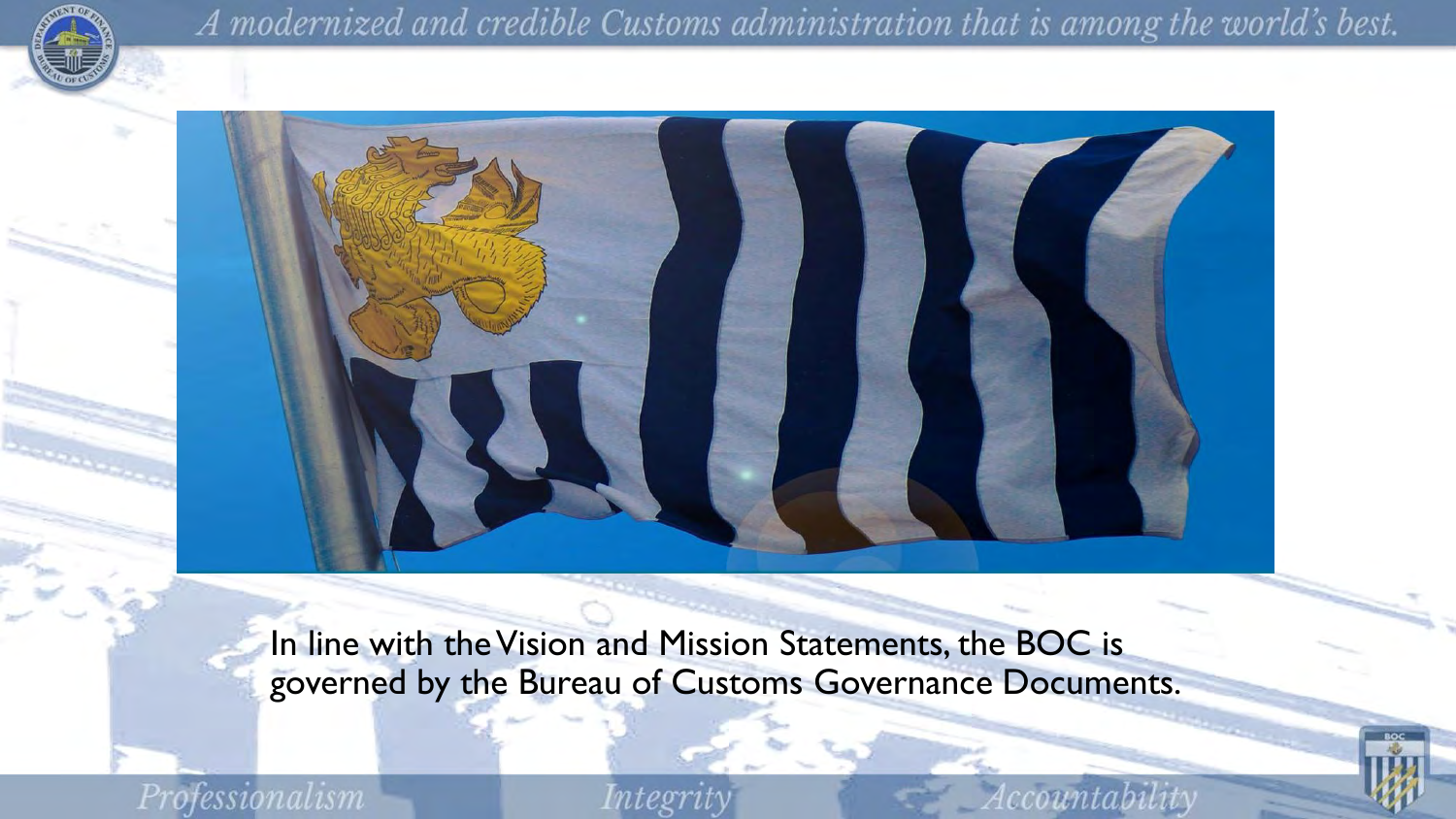



Core Values

The BOC is committed to:

Professionalism **Integrity Accountability** 

Professionalism

Integri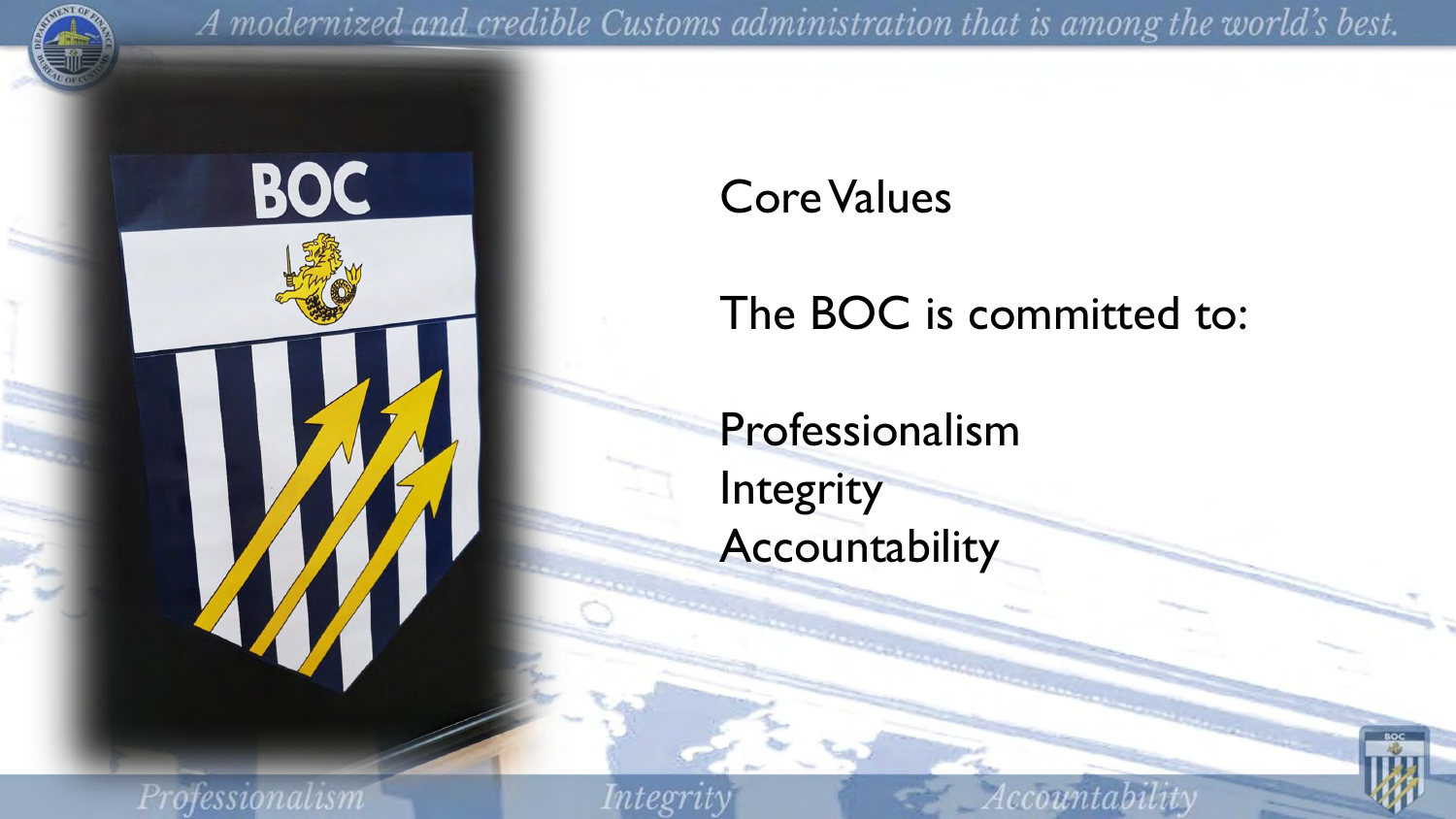

ministration that is among the world's best.

#### *POSITION:*

#### *A Transparent, Responsive, World-Class Customs Administration by 2022*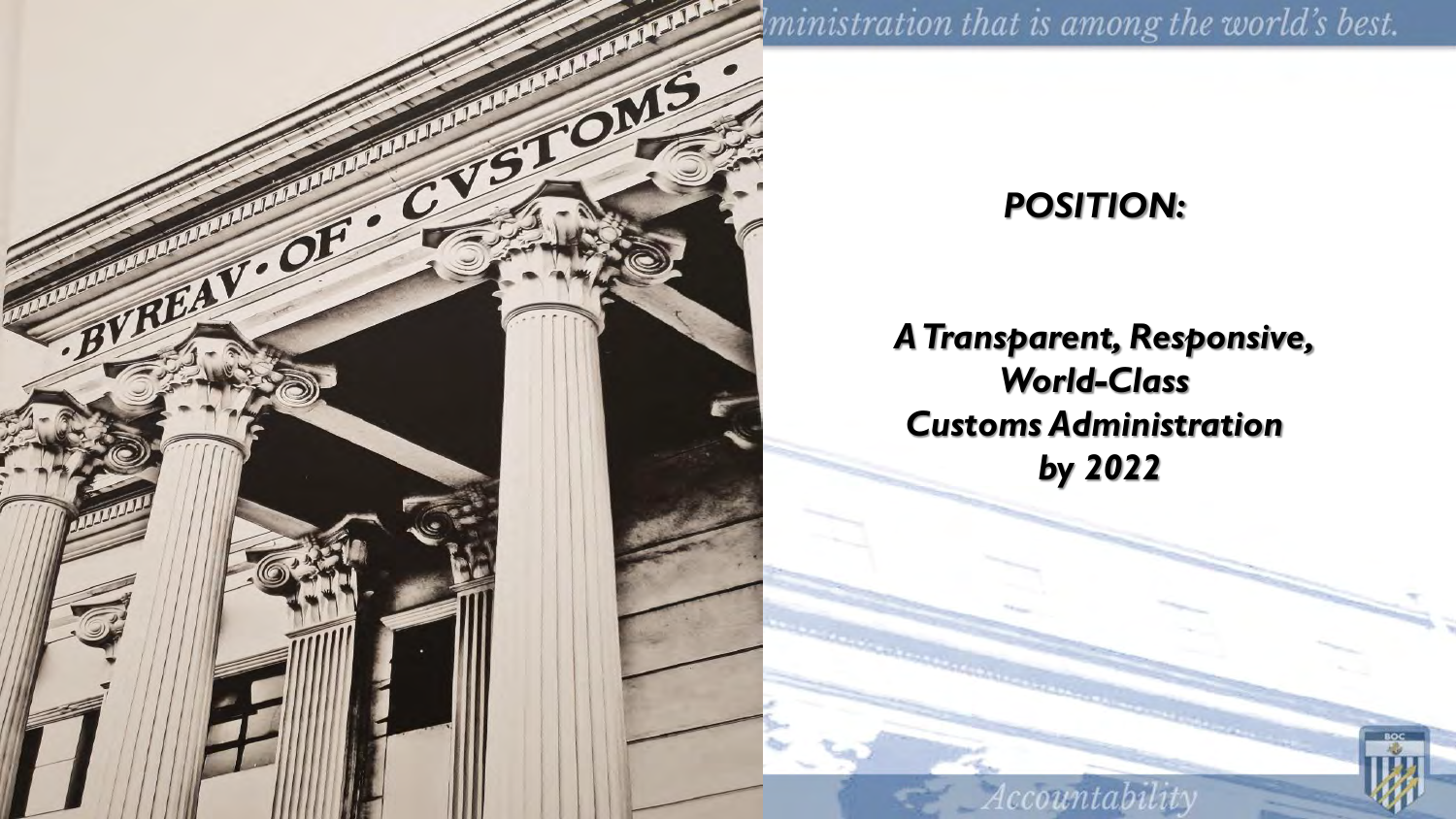



#### **What we Aspire to Do**  *(Our Aspirations)*

*We aspire to be the Center of Excellence in Customs Administration through the delivery of World-Class Customs Services more responsive to client's need, supportive of government goals, adhering to world's best practices, and fostering cooperation with the private sector in building a dynamic organization , thus, we are committed to establish and sustain a culture of competence, accountability, professionalism, integrity, transparency, efficiency and ethical responsibility in pursuit of our fundamental functions of efficient revenue collection, enhanced trade facilitation and prevention of smuggling*  and entry of prohibited imported goods in compliance with global *standards and regulatory frameworks.* 

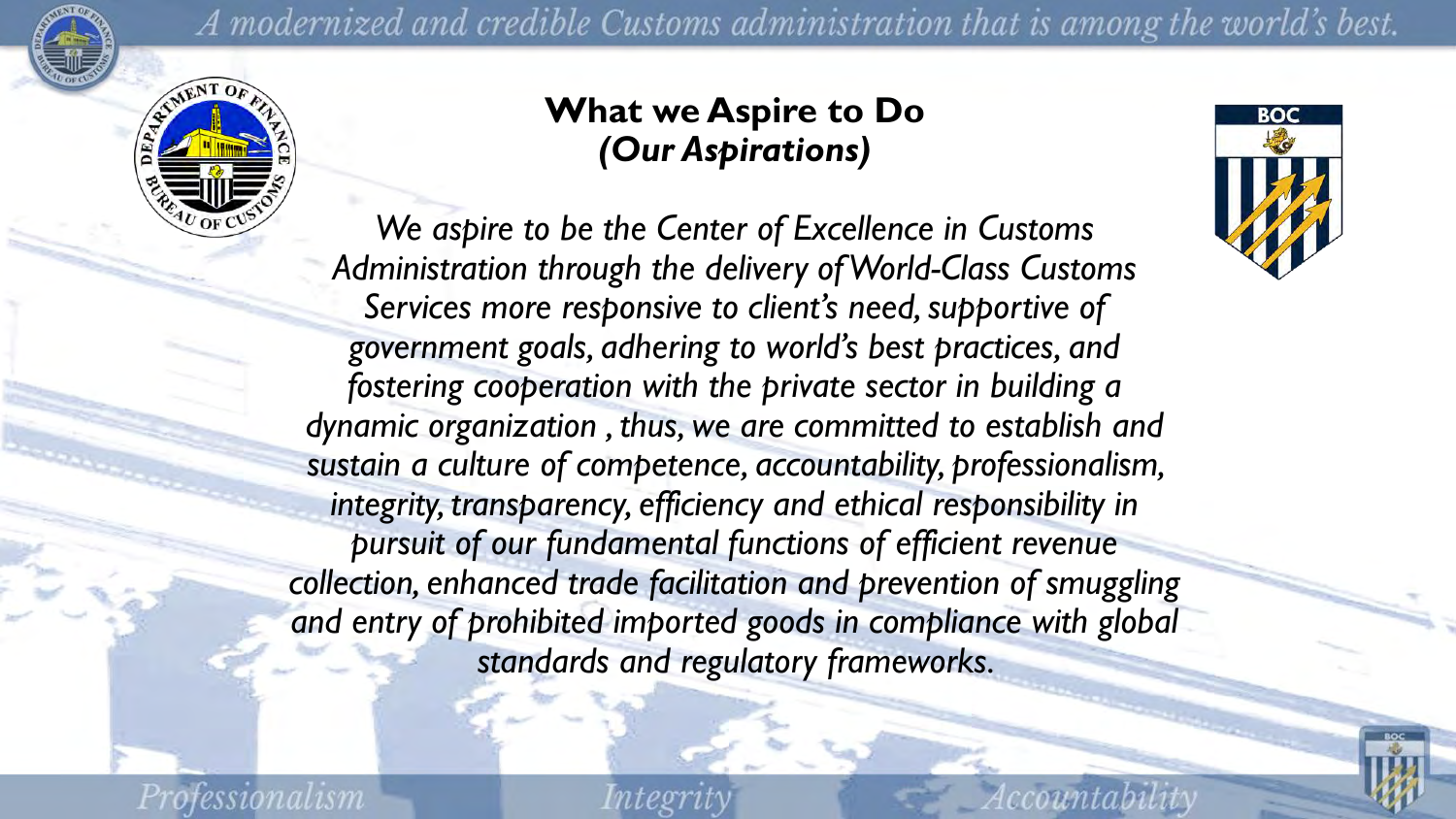



#### **Goals**

In support to our Vision and Mission we will aspire to:

1. Grow and pursue eminent leadership position in Fiscal Administration;

2. Create new opportunities to leverage world-class Customs service; and

3. Sustain a multi-stakeholder benefit of Customs Administration.

nteeri